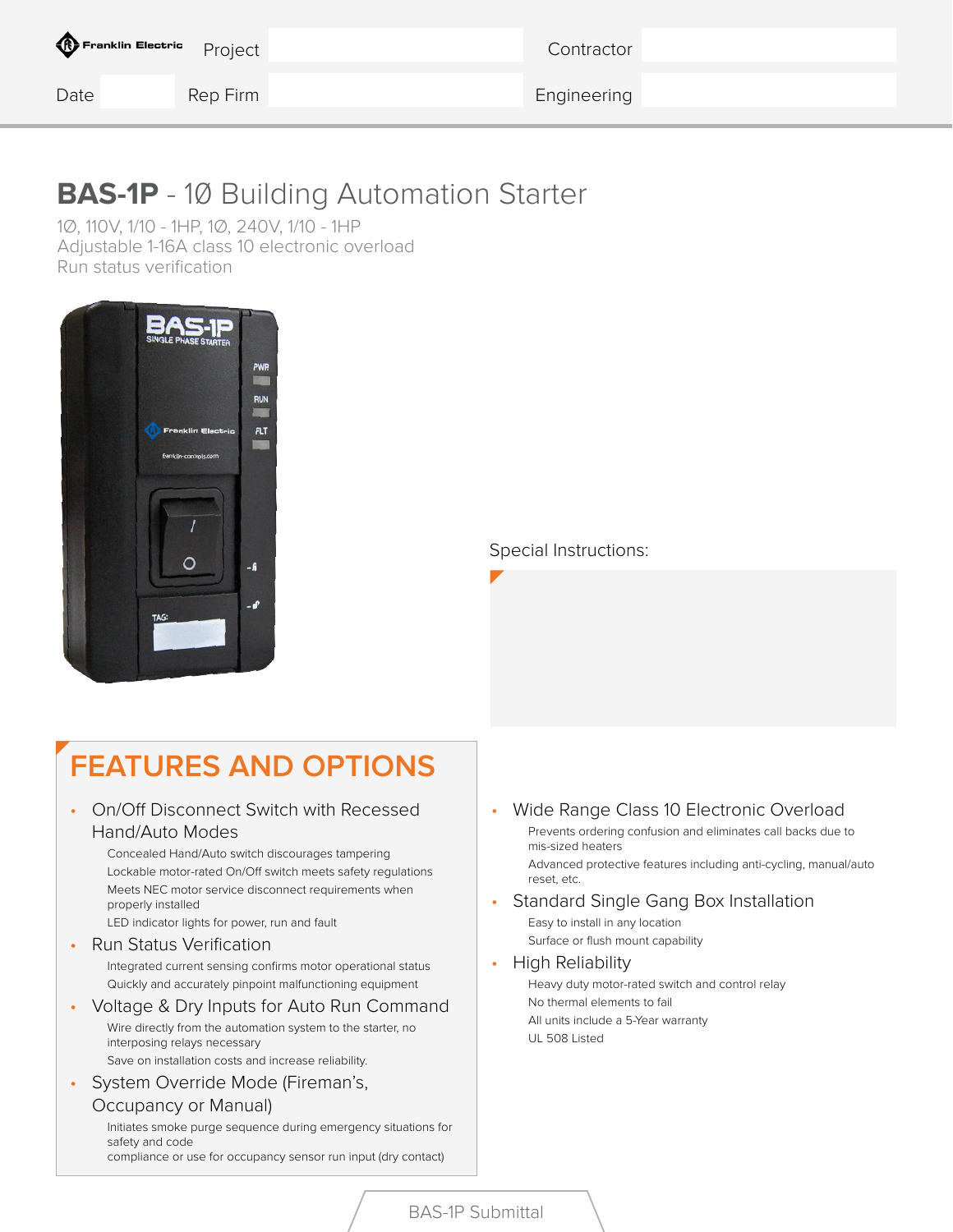**Contractor** 

Date Rep Firm Rep Firm Engineering

### SPECIFICATION TABLE

| <b>BAS-1P Specification</b>        |                                                  |                                                                                                                      |                                                         |  |  |  |
|------------------------------------|--------------------------------------------------|----------------------------------------------------------------------------------------------------------------------|---------------------------------------------------------|--|--|--|
| <b>Starter Type</b>                |                                                  |                                                                                                                      |                                                         |  |  |  |
|                                    | BAS-1P - Standard Automation Starter, 1-Phase    |                                                                                                                      |                                                         |  |  |  |
|                                    |                                                  | 120~230VAC, 1-Phase, 50/60Hz input, Across the line, full-voltage non-reversing (1HP)                                |                                                         |  |  |  |
|                                    | NEMA Type 1 (NEMA 4 & NEMA 4X options available) |                                                                                                                      |                                                         |  |  |  |
| <b>User Interface</b>              |                                                  |                                                                                                                      |                                                         |  |  |  |
|                                    | On/Off Switch, Concealed Hand-Off-Auto Switch    |                                                                                                                      |                                                         |  |  |  |
| <b>Standard Control Operations</b> |                                                  |                                                                                                                      |                                                         |  |  |  |
|                                    |                                                  | Voltage Auto-Run Accepts 12-120VAC/DC. Applying voltage will send a run command to the starter when in Auto mode.    |                                                         |  |  |  |
| Inputs                             |                                                  | Dry Contact Auto-Run Normally Open dry contact. When closed, the starter will be commanded to run when in Auto mode. |                                                         |  |  |  |
|                                    | Status Relay                                     | Normally Open relay contacts.<br>Status Relay will close when the motor draws 60% of the FLA dial setting.           | <b>Contact Ratings:</b><br>0.3A @ 125VAC, 1A @<br>24VAC |  |  |  |
| Outputs                            |                                                  | Fault Relay   Fault Relay will close in the event of a fault trip.                                                   |                                                         |  |  |  |
|                                    |                                                  | Overload Type Electronic l <sup>2</sup> t trip curve                                                                 |                                                         |  |  |  |
| Operational                        | Fault Reset Manual                               |                                                                                                                      |                                                         |  |  |  |
|                                    |                                                  | Power Fail Mode Return to last mode the starter was placed in (Hand/Off/Auto) with no delay (default)                |                                                         |  |  |  |
| <b>Environmental</b>               |                                                  |                                                                                                                      |                                                         |  |  |  |
|                                    |                                                  | Ambient Operating Temp -5° to 104° F (-20° to 40° C)                                                                 |                                                         |  |  |  |
|                                    |                                                  | Ambient Storage Temp -5° to 185° F (-20° to 85° C)                                                                   |                                                         |  |  |  |
|                                    |                                                  | Relative Humidity 5% to 95% non-condensing                                                                           |                                                         |  |  |  |
| <b>Motor Protection</b>            |                                                  | <b>Adjustment / Description</b>                                                                                      | <b>Default Setting</b>                                  |  |  |  |
|                                    | Overload Current Setting Range 1-16A             |                                                                                                                      | Per FLA                                                 |  |  |  |
|                                    |                                                  | Overload Trip Class   Class 10, Trip current = 115% of FLA setting                                                   | Class 10                                                |  |  |  |
|                                    |                                                  | Locked Rotor / Stall Trips within 2 seconds @ 300% FLA setting                                                       | Always On                                               |  |  |  |
|                                    |                                                  |                                                                                                                      |                                                         |  |  |  |

1Ø Building Automation Starter - 120~575 VAC

| <b>Part Number</b> | Description                             |
|--------------------|-----------------------------------------|
| BAS-1P             | Starter with Manual Overload Trip Reset |

## BAS-1P WIRING SCHEMATICS

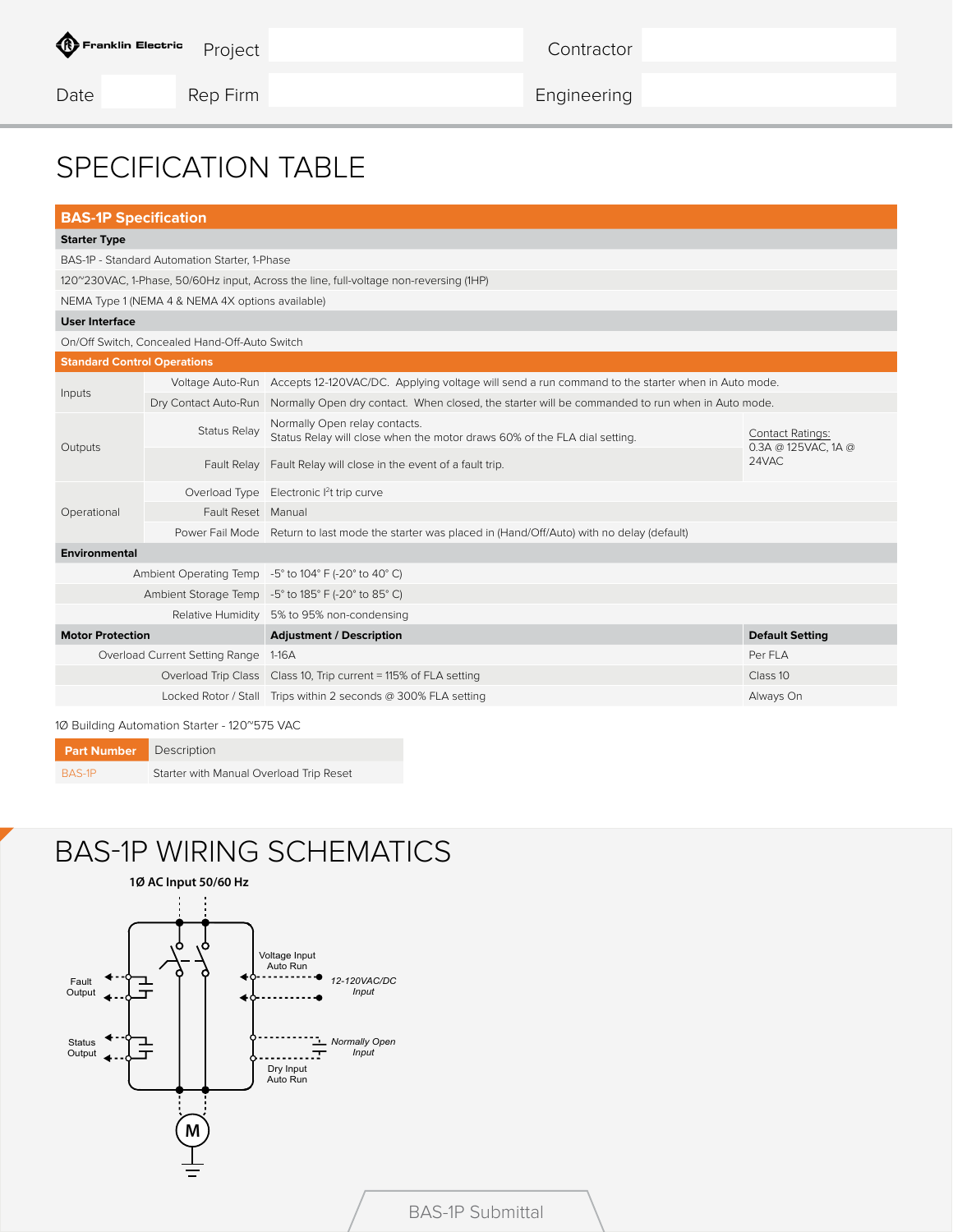| <b>CO</b> Franklin Electric Project |          | Contractor  |  |
|-------------------------------------|----------|-------------|--|
| Date                                | Rep Firm | Engineering |  |

# SUBMITTED EQUIPMENT SCHEDULE

| QTY | Tag | Part # | $\sf HP$ | Voltage |                | Phase Enclosure |
|-----|-----|--------|----------|---------|----------------|-----------------|
|     |     |        |          |         | $\overline{1}$ |                 |
|     |     |        |          |         | $\mathbf{1}$   |                 |
|     |     |        |          |         | $\mathbf 1$    |                 |
|     |     |        |          |         | $\mathbf{1}$   |                 |
|     |     |        |          |         | $\mathbf{1}$   |                 |
|     |     |        |          |         | $\mathbf{1}$   |                 |
|     |     |        |          |         | $\mathbf{1}$   |                 |
|     |     |        |          |         | $\mathbf{1}$   |                 |
|     |     |        |          |         | $\mathbf{1}$   |                 |
|     |     |        |          |         | $\mathbf{1}$   |                 |
|     |     |        |          |         | $\mathbf{1}$   |                 |
|     |     |        |          |         | $\mathbf{1}$   |                 |
|     |     |        |          |         | $\mathbf{1}$   |                 |
|     |     |        |          |         | $\mathbf{1}$   |                 |
|     |     |        |          |         | $\mathbf{1}$   |                 |
|     |     |        |          |         | $\mathbf 1$    |                 |
|     |     |        |          |         | $\mathbf{1}$   |                 |
|     |     |        |          |         | $\mathbf 1$    |                 |

BAS-1P Submittal